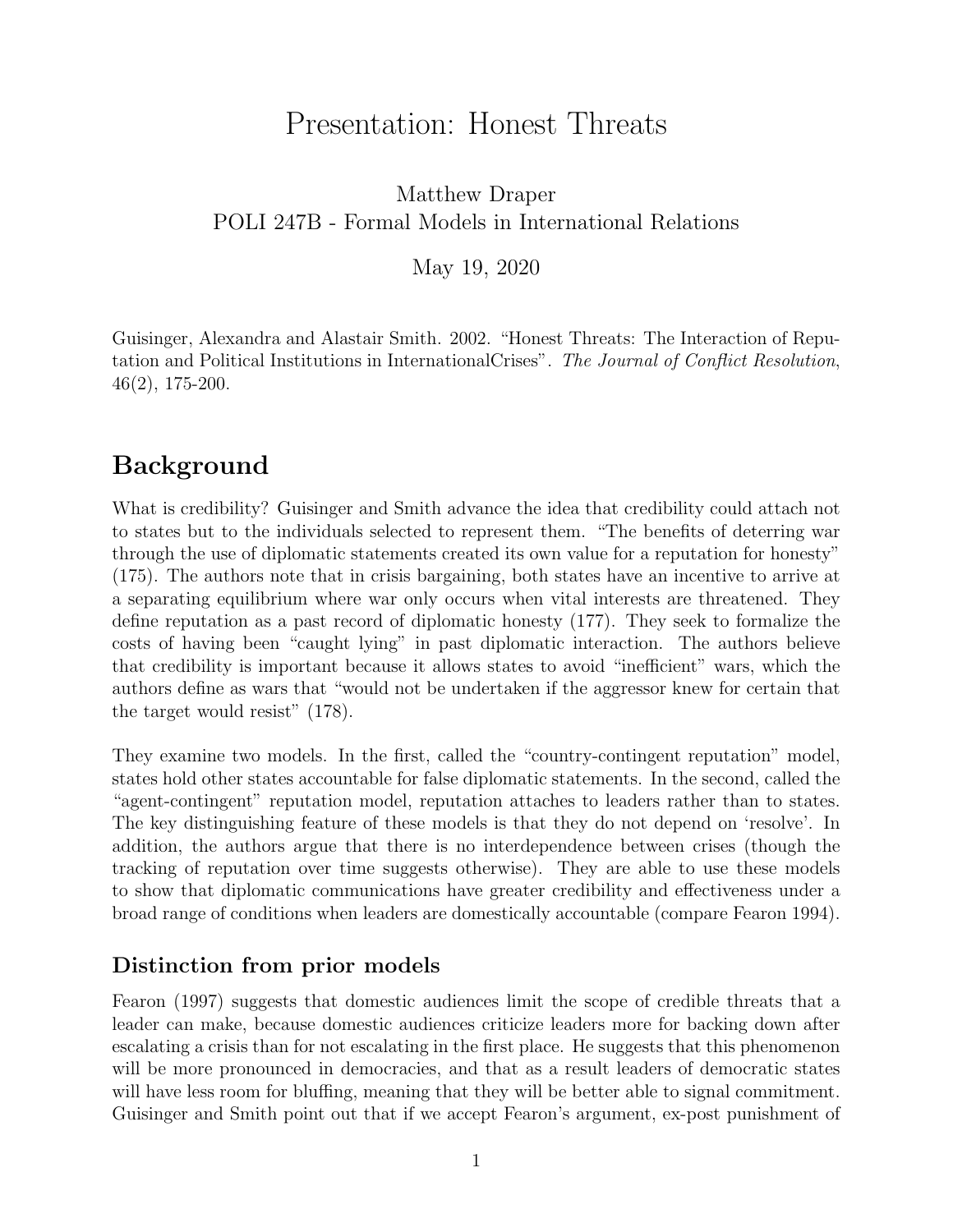the leader is irrational because the costs of war would be worse, so the public shouldn't want to drive the state into war just to punish a bluffing leader. They propose that the domestic audience punishes the leader not for bluffing (per se) but rather for "destroying the country's honest record" and thus jeopardizing the future benefits of credible crisis communication ([1](#page-0-0)79). They cite historical evidence on this point.<sup>1</sup> They also distinguish their models from work by Sartori (1998), which focused primarily on national-level reputation and did not endogenize credibility or model the constraints of domestic institutions.

#### Model 0: Crisis Interaction

Assume that a crisis exists between two states,  $A$  and  $B$ .  $B$  is satisfied with the status quo (it is in fact  $B$ 's ideal position), while  $A$  is dissatisfied. If the status quo prevails, the payoffs are  $(0, \nu_B)$ . Conflict is a costly lottery where A wins with probability P. If A wins, the status quo payoffs are altered to  $(\nu_A, 0)$ . If B wins (probability  $1 - p$ ), the states obtain the status quo payoffs minus the cost of conflict,  $k_A$  and  $k_B$  respectively.



**Figure 1: The Crisis Game** 

Crucially, to determine whether B will acquiesce or resist, A would need to know the value of  $\nu_B$ . While for some issues A will attack regardless, Guisinger and Smith identify a class of wars that would not be undertaken if A could be sure about the value of  $\nu_B$ . They say

<sup>&</sup>lt;sup>1</sup>"Outside of political science, honesty is a common theme in French, British, and American manuals of diplomacy in every era (Nicolson [1939] 1964; Bailey 1968; Berridge 1995; de Callieres [1716] 1919; Cambon 1931)" (179).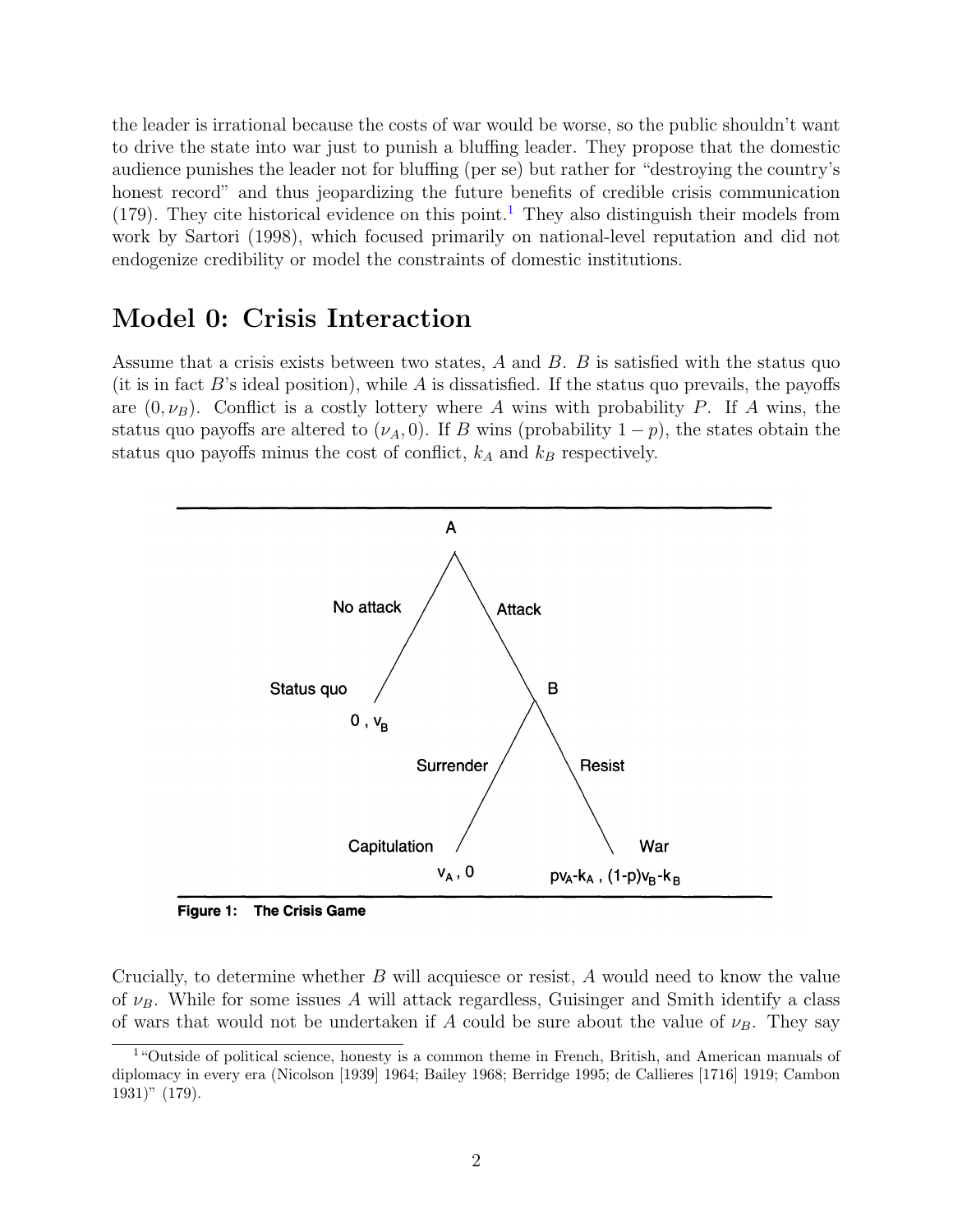that in these latter cases, "war occurs needlessly" (182). We know that  $B$ 's payoff from war will be:

$$
E[U_B(resist|\nu_B)] = (1-p)\nu_B - k_B \tag{1}
$$

So B will resist when the following inequality is true:

$$
(1 - p)\nu_B - k_B \ge 0\tag{2}
$$

$$
\nu_B \ge \frac{k_B}{1-p} \tag{3}
$$

Recall that A deos not know B's valuation of  $\nu_B$ . A will therefore try to estimate its probability. Say that  $\nu_B$  is distributed according to  $F_B(x)$  (that is,  $Pr(\nu_B \leq x)$  is  $F_B(x)$ ). Call the ex-ante probability of B resisting  $\beta$ , which is  $(Pr(\nu_B \geq \nu_B))$ , distributed uniformly according to  $F_B$ .

Using this estimated probability, A can calculate the expected value of attacking, and A will attack if the following inequality is true:

$$
\nu_A \ge \nu_A = (1 - F_B(\frac{k_B}{1 - p})) \frac{k_A}{p + (1 - p)F_B(\frac{k_B}{1 - p})} = \frac{\beta k_A}{1 - \beta + p\beta} \tag{4}
$$





NOTE: B resists only if  $v_B$  is greater than  $k_B/(1-p)$ . A attacks, provided that  $v_A$  is greater than  $\beta k_A/(1-\beta +$  $p\beta$ ). However, if A were certain B would resist, then A would only attack if  $v_A$  were greater than  $k_A/p$ .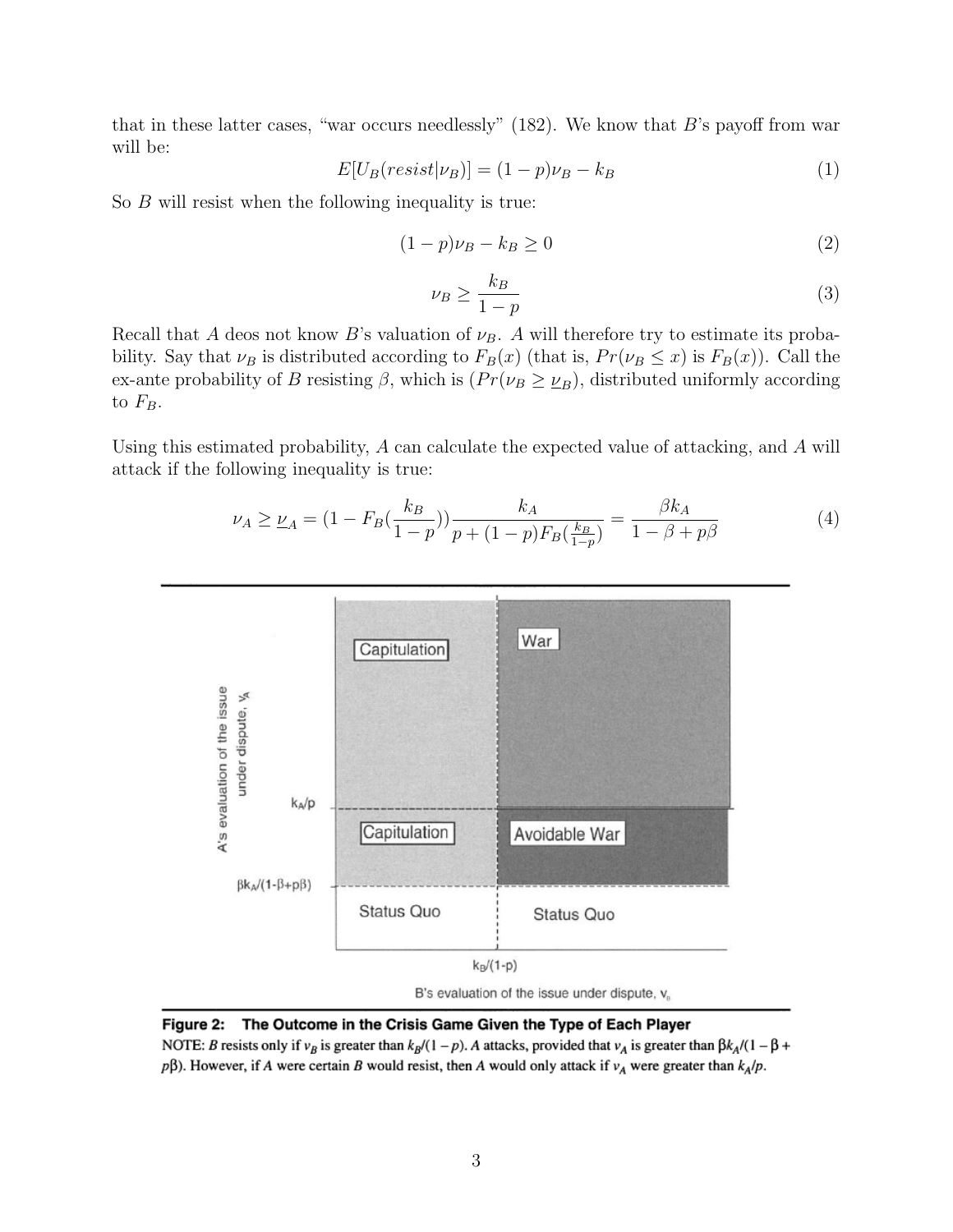Although A's and B's actions are ex-ante optimal, they are ex-post inefficient in the sense that sometimes A initiates an attack that leads to a war that A would prefer not to fight. Figure 2 depicts the strategies given the parameters  $p = 0.5$  and  $k_A = k_B = 0.2$ . If A knew that B would resist, A would only attack where  $\nu_A \geq \frac{\beta k_A}{1-\beta+p\beta}$ , but when A is uncertain, she will attack where  $\nu_A \geq \frac{k_A}{n}$  $\frac{p_A}{p}$ . In the numerical example used by the authors, A types above .17 attack when unsure about  $B$ 's resolve, but only  $A$  types above  $A$  attack when  $A$  is sure that  $B$  is resolved.

Because B has no incentive to remain honest, she will signal resolve in all cases, effectively deterring all threats up to A's threshold of  $\nu_A \geq \frac{\beta k_A}{1-\beta+p\beta}$ . In this model, diplomacy is fruitless.

Recall that the authors define reputation as a past record of honesty in threats to challenge and resist (184). They assume that this reputation is common knowledge, and test two models: one where reputation is held at the level of the state (country-contingent reputation, or CCR), and another at the level of the leader (agent-contingent reputation, or ACR). They assume that the values of the issue under dispute in each crisis  $(\nu_A \text{ and } \nu_B)$  are re-drawn at the start of each period from the uniform distributions  $F_A$  and  $F_B$ . This endogenizes reputation, and states have no "underlying traits" (185). In addition, they introduce a round of pre-crisis communication in which  $B$  can announce its intention to resist  $(R)$  or surrender  $(S)$ . A then decides whether to attack, and B must decide whether to resist or surrender (note that this need not track the message delivered in the pre-crisis communication).

Given the structure of the game, the only "history" of importance is B's reputation for honesty. Call the history of play  $h^t$ . The authors equate following through on threats to resist with an honest reputation  $(h^t \in Homest^t)$ , and having made threats that were not followed through with a dishonest reputation  $(h^t \in Check^t)$ .

#### Model 1: Country-Contingent Reputation

In the country-contingent reputation model, if  $B$  has an honest reputation  $A$  will believe B if B claims she is prepared to fight and hence conditions her action on B's diplomatic statements. Let  $\alpha(R)$  represent the probability that A attacks given that B has stated that she will resist (message  $R$ ). Because this is a credible threat, A will only attack if she prefers the war outcome to the status quo (i.e.  $p\nu_A - k_A \ge 0$ ), so  $\alpha(R) = Pr(\nu_A \ge \frac{k_a}{n})$  $\frac{c_a}{p}$ ). If *B* signals surrender (message S), A will always attack  $(\alpha(S) = 1)$ . If B loses a reputation for honesty, the game collapses into the crisis interaction model (Model 0 above). Any decision by the electorate to remove the leader will be irrelevant.

Consider an infinitely repeated version of this model. To calculate B's continuation value, call  $\nu_F^{\ddag}$  $B_B^{\ddag}$  the value of  $\nu_B$  at which B will resist rather than surrender. In a given crisis, B will concede defeat if  $\nu_B < \nu_B^{\ddagger}$ , which we can express as a draw from the distribution  $F_B(\nu_E^{\ddagger})$  $\frac{1}{B}$ ). In this case,  $A$  will attack,  $B$  will surrender and  $B$ 's payoff will be 0, but  $B$  will preserve a reputation for honesty.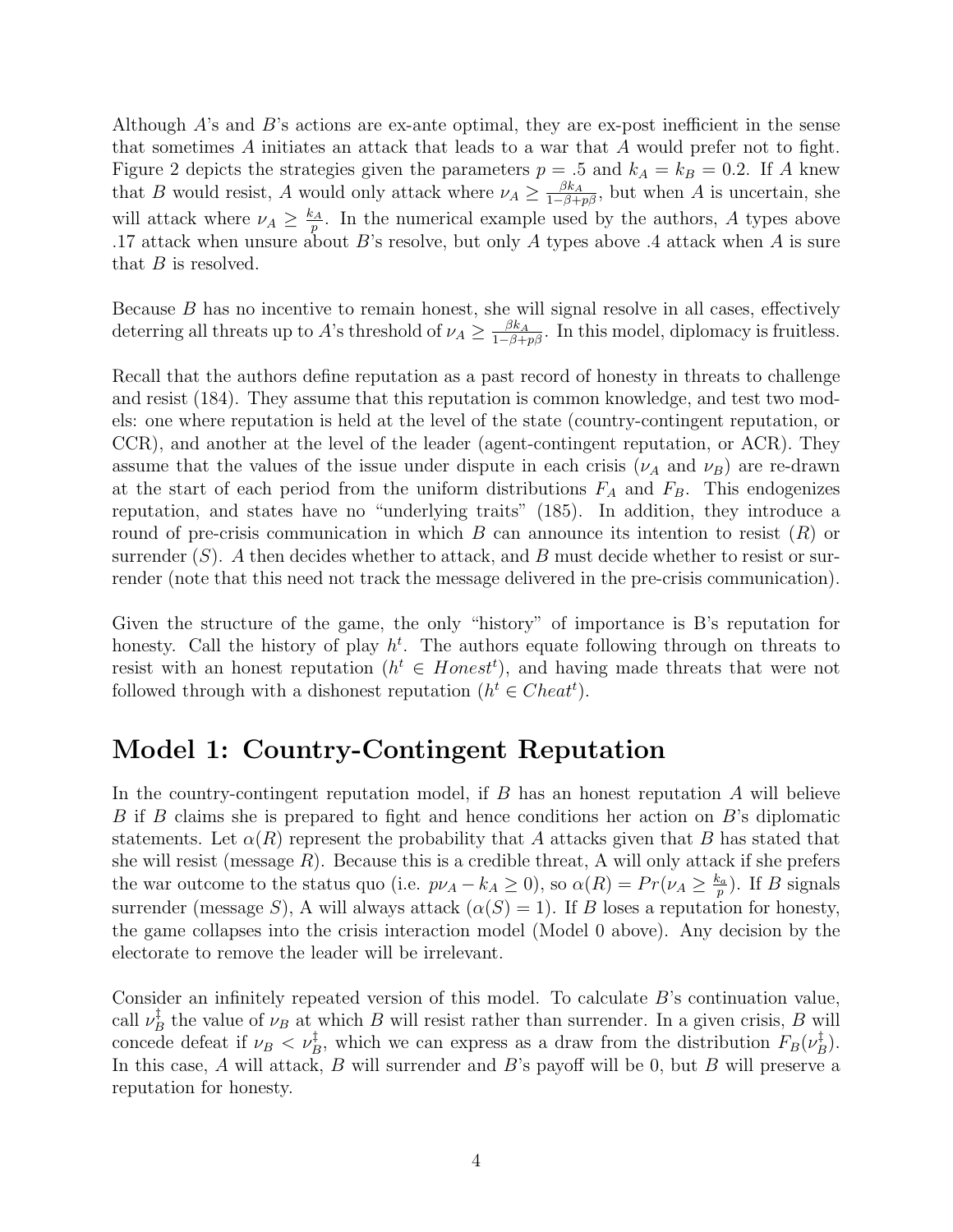With probability  $1-F_B(\nu_k^{\ddagger})$  $\mathbb{B}^{T}_{B}$ , B will value the issue enough to resist if challenged. In this case, B's payoff will be  $\alpha(R)((1-p)\nu_B - k_B) + (1-\alpha(R))\nu_B$ , where the first term corresponds to the probability of A attacking multiplied by the expected payoff of conflict, and the second term is the value of the status quo multiplied by the probability that A will not attack. A will thus only attack if she prefers war to the status quo, or  $\alpha(R) = Pr(\nu_A \geq \frac{k_A}{n})$  $_p^{\varepsilon_A}$ ). We can now state  $B$ 's continuation value for playing H (not bluffing) on the uniform distribution as:

$$
W_h = \frac{1}{1-\delta}(1-\nu_B^{\ddagger})(\frac{1+\nu_B^{\ddagger}}{2}+\alpha(R)(-p\frac{1+\nu_B^{\ddagger}}{2}-k_B))
$$
\n(5)

Once a threat has been made, we must model the loss of reputation as a cost of not carrying it out. If a previously honest  $B$  is attacked following a declaration of intent to resist, its payoff for resisting (R) is  $(1-p)\nu_B - k_B + \delta W_h$ , where  $W_h$  is the continuation value of playing the infinitely repeated game with an honest reputation. If the same  $B$  were to choose to surrender (S), its payoff would be  $0+\delta W_c$ . We can therefore say that types valuing the current issue more than  $\hat{\nu}_B = \frac{k_B}{1-p} - \frac{\delta(W_h - W_c)}{1-p}$  will carry out their threats to resist to maintain an honest reputation. As long as  $\nu_B^{\dagger} \geq \hat{\nu}_B$ , this is a perfect Bayesian equilibrium, but if not, then B cannot credibly commit to follow through on its threats. To ensure that  $\nu_B^{\dagger} \geq \hat{\nu}_B$ , states must be sufficiently patient to value long-term reputation above the gains resulting from short-term defection.

#### Model 2: Agent-Contingent Reputation

Assume that reputation attaches to leaders rather than states, and that leaders enter office with a reputation for honesty (the authors say "a clean slate", but this is what it amounts to). Assume that a state's electorate must pay some cost  $\epsilon$  to remove and replace a leader, and that leaders obtain a benefit of holding office  $\Psi$ , independent of the outcome of conflcit. As in the CCR model, if B does not have a reputation for honesty play collapses into Model 0.

However, given an honest reputation  $h^t \in Honest^t$ , B will send the message R if and only if the issue under dispute is sufficiently valuable:  $\nu_B \ge \nu_B^{\ddagger} = \alpha(R) \frac{k_B}{1 - p\alpha}$  $\frac{k_B}{1-p\alpha(R)}$ . A will believe threats to resist, and will only attack when it prefers war to the status quo:  $\nu_A \geq \frac{k_A}{n}$  $\frac{p_A}{p}, \, \text{im}$ plying that  $\alpha(R) = 1 - F_A(\frac{k_A}{n})$  $_p^{\frac{2A}{p}}$ . If B threatens to resist but is still attacked, then B's leader will choose to resist as long as  $\nu_B \geq \hat{\nu}_B = \frac{k_B}{1-p} - \frac{\delta \Psi}{(1-\delta)(1-\delta)}$  $\frac{\delta \Psi}{(1-\delta)(1-p)}$ . Messages sent during pre-crisis communication will be credible as long as  $\hat{\nu}_B \geq \nu_E^{\ddagger}$  $_B^{\ddag}$ 

This model tracks the CCR model in many ways, except that a loss of reputation by B means the loss of ability to communicate in future crises, collapsing the payoff stream to the Model 0 case. But the electorate can restore the state's reputation by replacing the leader, and the threat of this punishment off the path of play will change the leader's incentives during crisis bargaining because she fears losing her payoff of Ψ. As long as leaders care sufficiently about their payoffs from leadership, and the benefits of clear communication in future crises outweigh the cost to the electorate of removing a leader ( $\epsilon$ ), then we can reach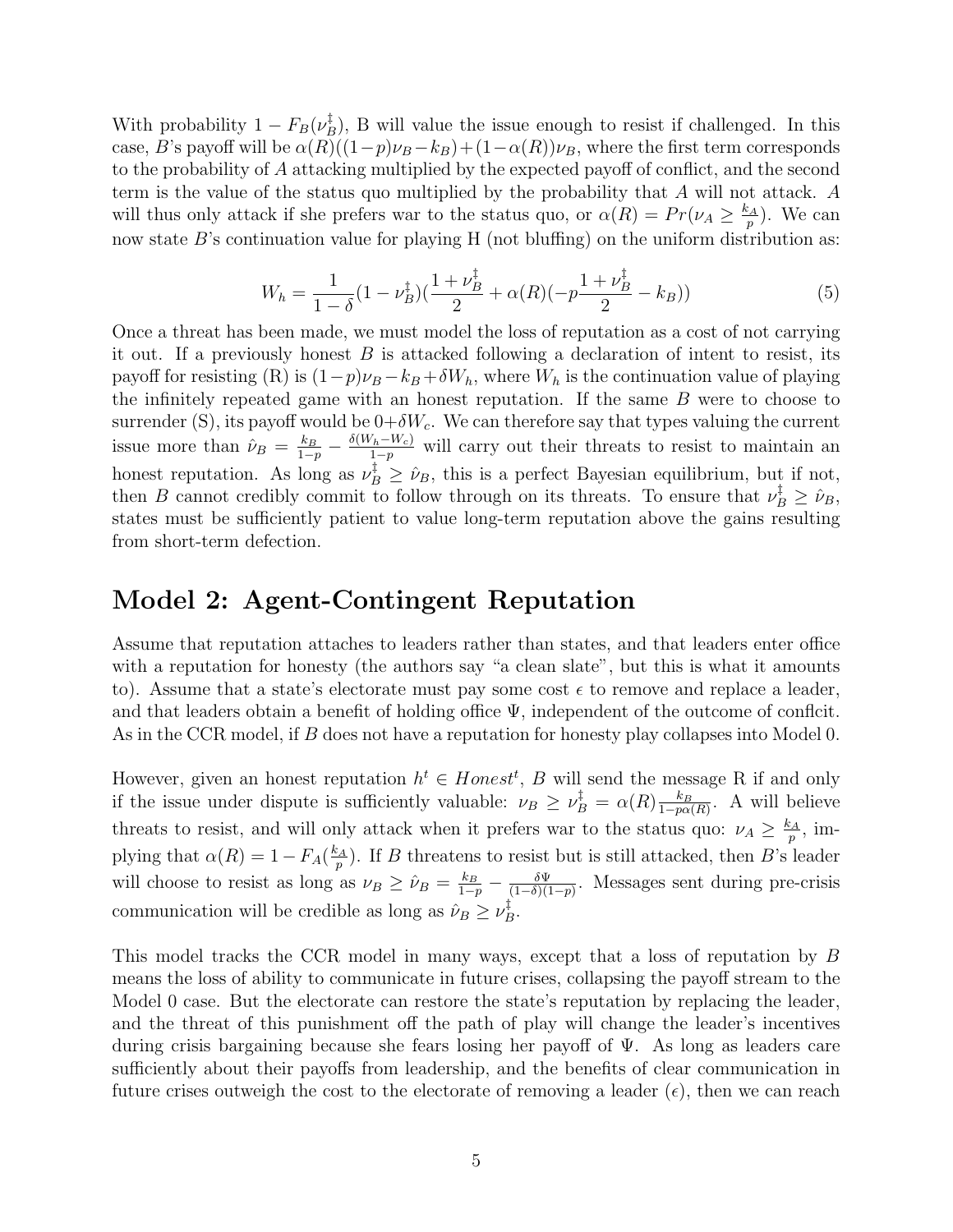perfect Bayesian equilibrium as long as:

$$
\hat{\nu_B} \ge \nu_B^{\ddagger} \tag{6}
$$

which implies:

$$
\delta \ge k_B \frac{1 - \alpha(R)}{k_B(1 - \alpha(R)) + \Psi(1 - p\alpha(R))}
$$
\n<sup>(7)</sup>

$$
\epsilon \le \delta(U_{eB}(crisis|h^t \in Honest^t) - U_{eB}(crisis|h^t \in Cheat^t))\tag{8}
$$

where  $U_{eB}$  gives the utility to the electorate of playing a single crisis with an honest or dishonest leader, respectively.

Because the electorate threatens to remove leaders caught lying, the leader's incentives to honor her commitments is increased. As the value of office  $(\Psi)$  rises, more types can credibly commit to resist. Once  $\nu_B^{\ddagger} \geq \frac{k_B}{1-p} - \frac{\delta \Psi}{(1-\delta)(1-p)}$  $\frac{\partial \Psi}{(1-\delta)(1-p)}$ , then all types who send message R subsequently resist. With a high value of  $\Psi$ , even relatively impatient leaders can credibly commit to action.



The Minimum Discount Factor to Ensure Fully Credible Foreign Policy State-Figure 3: ments under the Country-Contingent Reputation and the Agent-Contingent **Reputation Strategies** 

NOTE: Parameters:  $k_A = 0.2$ ,  $k_B = 0.2$ ,  $p = .5$  and  $v_A$  and  $v_B$  uniformly distributed over the unit interval.